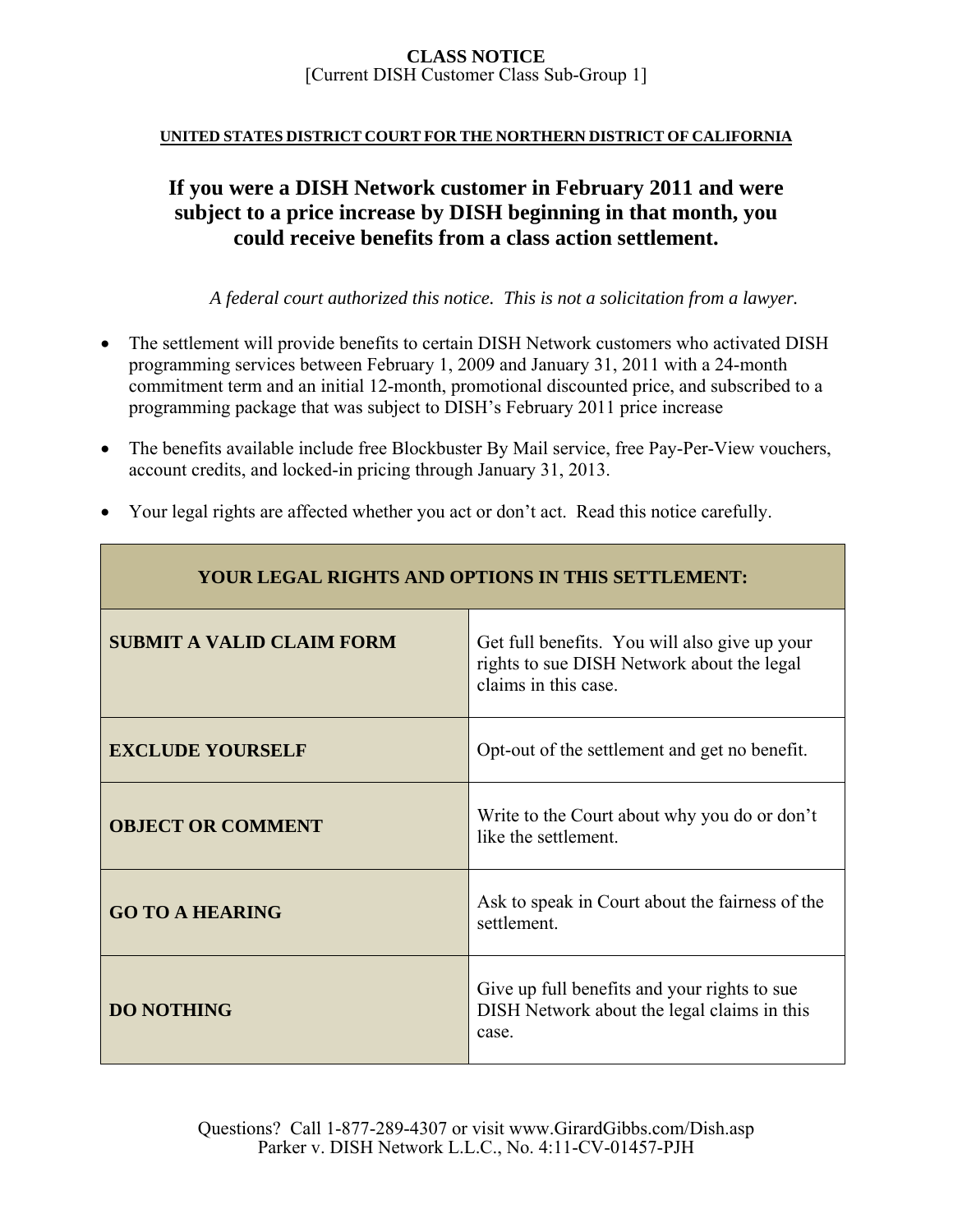## **WHAT THIS NOTICE CONTAINS**

| <b>BASIC INFORMATION.</b>                                                                   |  |
|---------------------------------------------------------------------------------------------|--|
| 1.                                                                                          |  |
| 2.                                                                                          |  |
| 3.                                                                                          |  |
| 4.                                                                                          |  |
| WHO IS IN THE SETTLEMENT.                                                                   |  |
| 5.                                                                                          |  |
| 6                                                                                           |  |
|                                                                                             |  |
| 7.                                                                                          |  |
| 8.                                                                                          |  |
| HOW CAN I GET MY BENEFIT-SUBMITTING A VALID CLAIM FORM 4                                    |  |
| 9.                                                                                          |  |
| 10.                                                                                         |  |
| 11.                                                                                         |  |
|                                                                                             |  |
| 12.                                                                                         |  |
| 13.                                                                                         |  |
| If I exclude myself, can I get any of the benefits offered in this settlement?5<br>14.      |  |
|                                                                                             |  |
|                                                                                             |  |
| 16.                                                                                         |  |
|                                                                                             |  |
| 17.                                                                                         |  |
| What is the difference between objecting to the settlement and excluding myself from<br>18. |  |
| the settlement?                                                                             |  |
|                                                                                             |  |
| 19.                                                                                         |  |
| 20.                                                                                         |  |
| 21.                                                                                         |  |
| IF YOU DO NOTHING                                                                           |  |
| 22.                                                                                         |  |
|                                                                                             |  |
| 23.                                                                                         |  |
| 24.                                                                                         |  |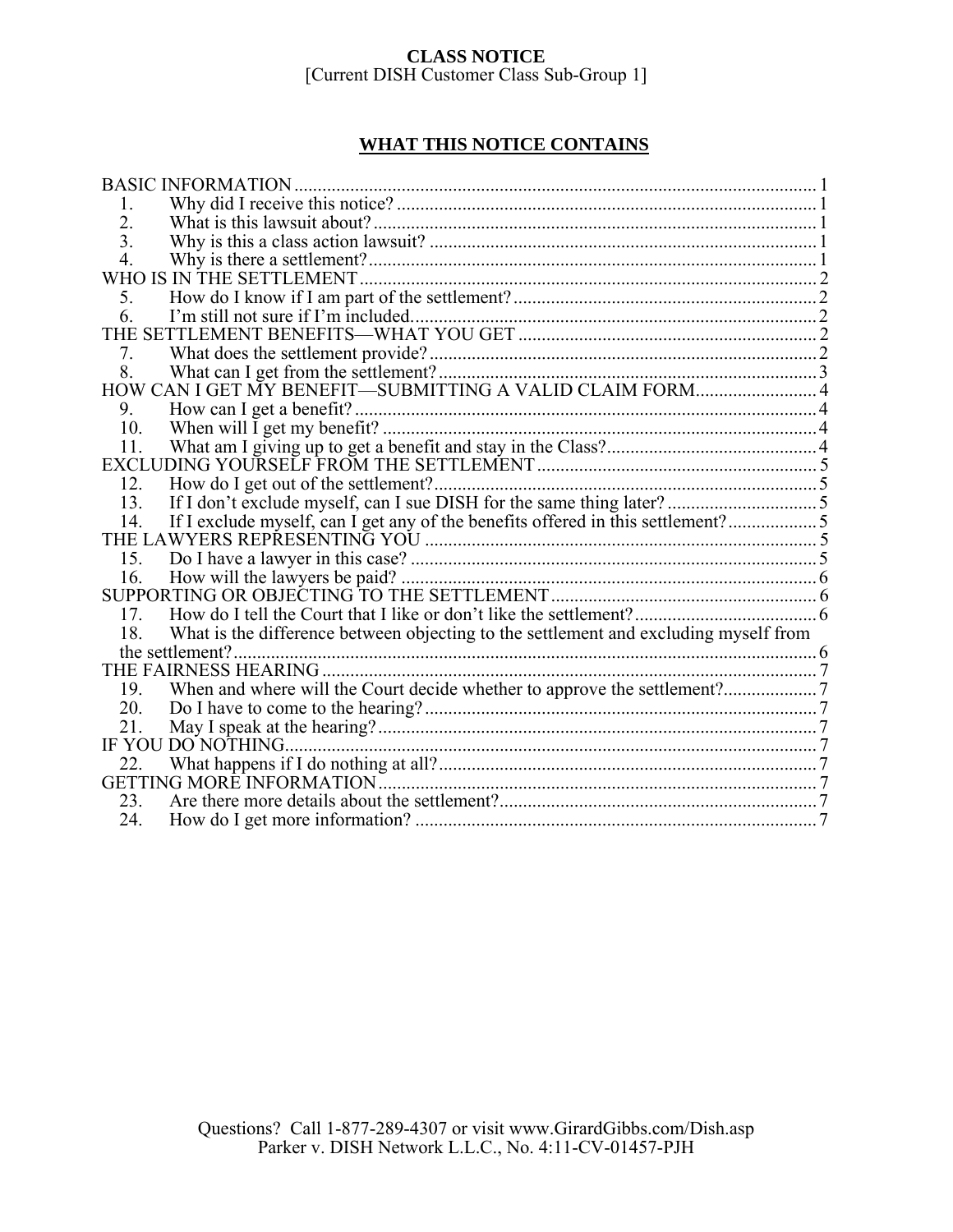## **BASIC INFORMATION**

## **1. Why did I receive this notice?**

You received this notice because you may have activated Dish Network ("DISH") programming services between February 1, 2009 and January 31, 2011 with a 24-month commitment term and an initial 12-month promotional discounted price and subscribed to a programming package that was subject to DISH's February 2011 price increase.

The Court sent you this notice because you have a right to know about a proposed settlement of a class action lawsuit, and about your options, before the Court decides whether to approve the settlement. If the Court approves the settlement, DISH will distribute the settlement benefits after all appeals are resolved.

This notice explains the lawsuit, the settlement, your legal rights, and what benefits are available, who is eligible for them, and how to get them.

The Court in charge of the case is the United States District Court for the Northern District of California, and the case is known as *Parker v. DISH Network L.L.C.*, No. 4:11-CV-01457. The people who sued are called Plaintiffs and the company they sued, DISH, is called the Defendant.

## **2. What is this lawsuit about?**

 Plaintiffs allege that DISH advertised a 12-month fixed promotional price to subscribers who signed up for DISH programming services with a 24-month commitment term between February 1, 2009 and January 31, 2011. According to the lawsuit, DISH violated consumer laws and its contracts with subscribers when it raised rates in February 2011 by \$3 or \$5 per month (depending on the DISH package). DISH denies these claims and maintains, among other things, that (a) the promotional prices were not fixed rates but instead were discounted amounts against the standard rate, which customers continued to enjoy after the price increase; and (b) its advertisements and contracts contained conspicuous disclaimers that DISH retains the right to increase prices. However, to avoid the burden and cost of further litigation, DISH has agreed to provide certain benefits to current and former DISH subscribers to settle this matter.

### **3. Why is this a class action lawsuit?**

In a class action, one or more people, called Class Representatives (in this case Nansee Parker and Phong Pham), sue on behalf of people who have similar claims. All of these people form a Class and are Class Members. One court resolves the issues for all Class Members, except for those who exclude themselves from the Class. U.S. District Judge Phyllis J. Hamilton is in charge of this class action.

## **4. Why is there a settlement?**

The Court did not decide in favor of Plaintiffs or Defendant. Instead, both sides agreed to a settlement. That way, they avoid the cost of a trial, and the people affected will quickly receive a benefit. The Class Representatives and the attorneys think the settlement is best for the Class.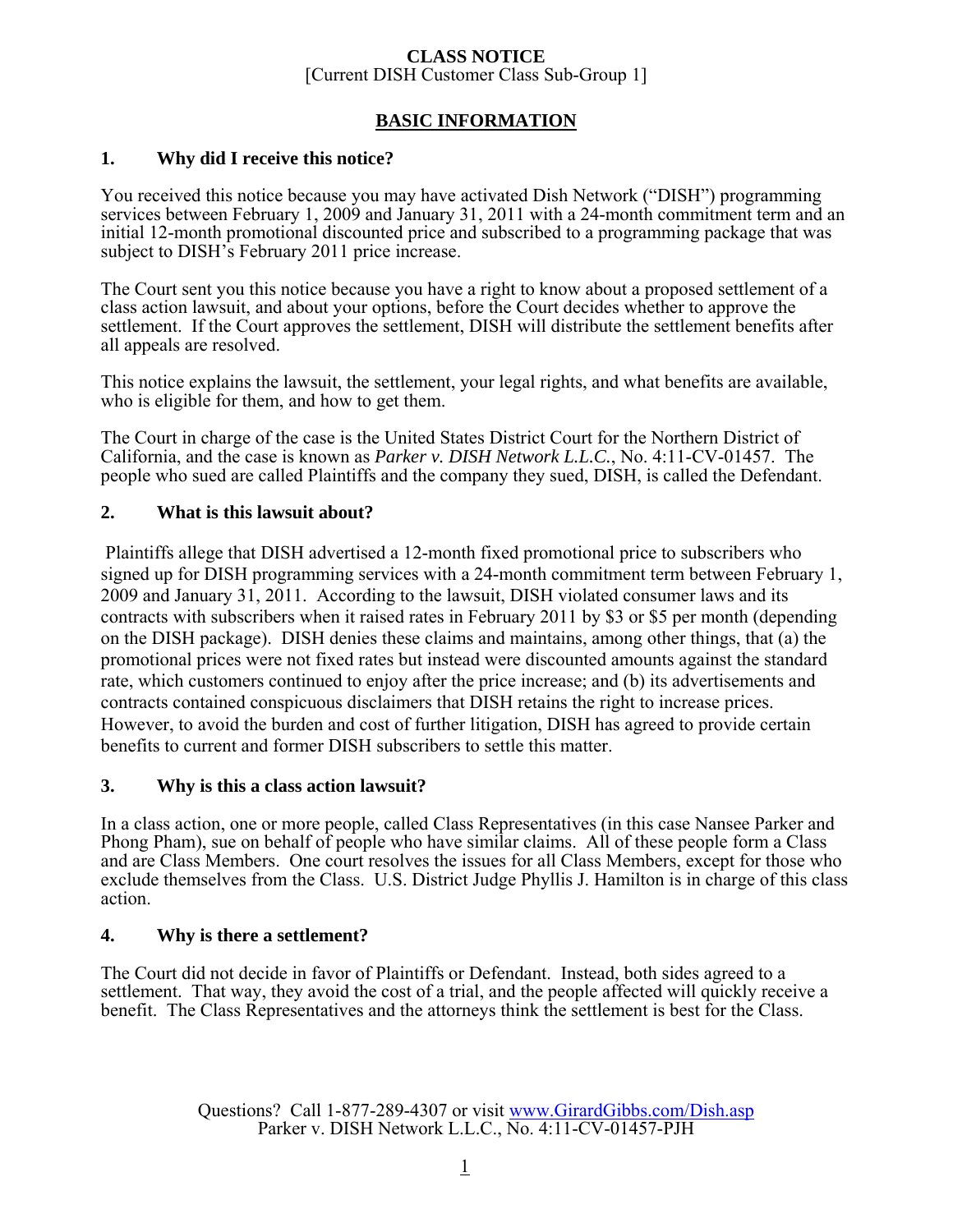## **CLASS NOTICE**

[Current DISH Customer Class Sub-Group 1]

### **WHO IS IN THE SETTLEMENT**

To see if you will receive any benefits from the settlement, you must first determine if you are a Class Member.

## **5. How do I know if I am part of the settlement?**

Judge Hamilton decided that everyone who fits this description is a Class Member: *All persons residing in the United States who activated DISH programming services between February 1, 2009 and January 31, 2011 with a 24-month commitment term and an initial 12-month, promotional discounted price, and subscribed to a programming package that was subject to DISH's February 2011 Price Increase, excluding only: (a) customers who received programming, equipment, and/or monetary accommodations after the February 2011 Price Increase in response to complaint(s) about the price increase, (b) customers who were in the second year (i.e., months 13 to 24) of their 24-month commitment term for one of the following packages: DISH's America's Everything Pak, Latino Welcome Pack, Latino Clásico, Latino Plus, Latino Dos, or Latino Max at the time of the February 2011 Price Increase, and (c) the judge to whom this case is assigned, any member of the judge's immediate family, and the judge's staff and their immediate families.*

### **6. I'm still not sure if I'm included.**

If you are still not sure whether you are a Class Member, you can ask for help by calling 1-877-289- 4307.

## **THE SETTLEMENT BENEFITS—WHAT YOU GET**

### **7. What does the settlement provide?**

If the settlement is approved, Class Members will be entitled to certain benefits based on one of the Sub-Groups described below.

- (a) *Current DISH Customer Class Sub-Group 1*. Settlement Class Members who are current DISH customers as of the date of the Class Notice and paid one to four months of the February 2011 price increase within the first 12 months of their service contracts.
- (b) *Current DISH Customer Class Sub-Group 2*. Settlement Class Members who are current DISH customers as of the date of the Class Notice and paid five to eight months of the February 2011 price increase within the first 12 months of their service contracts.
- (c) *Current DISH Customer Class Sub-Group 3*. Settlement Class Members who are current DISH customers as of the date of the Class Notice and paid nine to twelve months of the February 2011 price increase within the first 12 months of their service contracts.
- Questions? Call 1-877-289-4307 or visit www.GirardGibbs.com/Dish.asp Parker v. DISH Network L.L.C., No. 4:11-CV-01457-PJH (d) *Former DISH Customer Class Sub-Group 1*. Settlement Class Members who are not current DISH customers as of the date of the Class Notice and: (1) paid one to four months of the February 2011 price increase within the first 12 months of their service contracts; (2) voluntarily disconnected after February 1, 2011 (and were not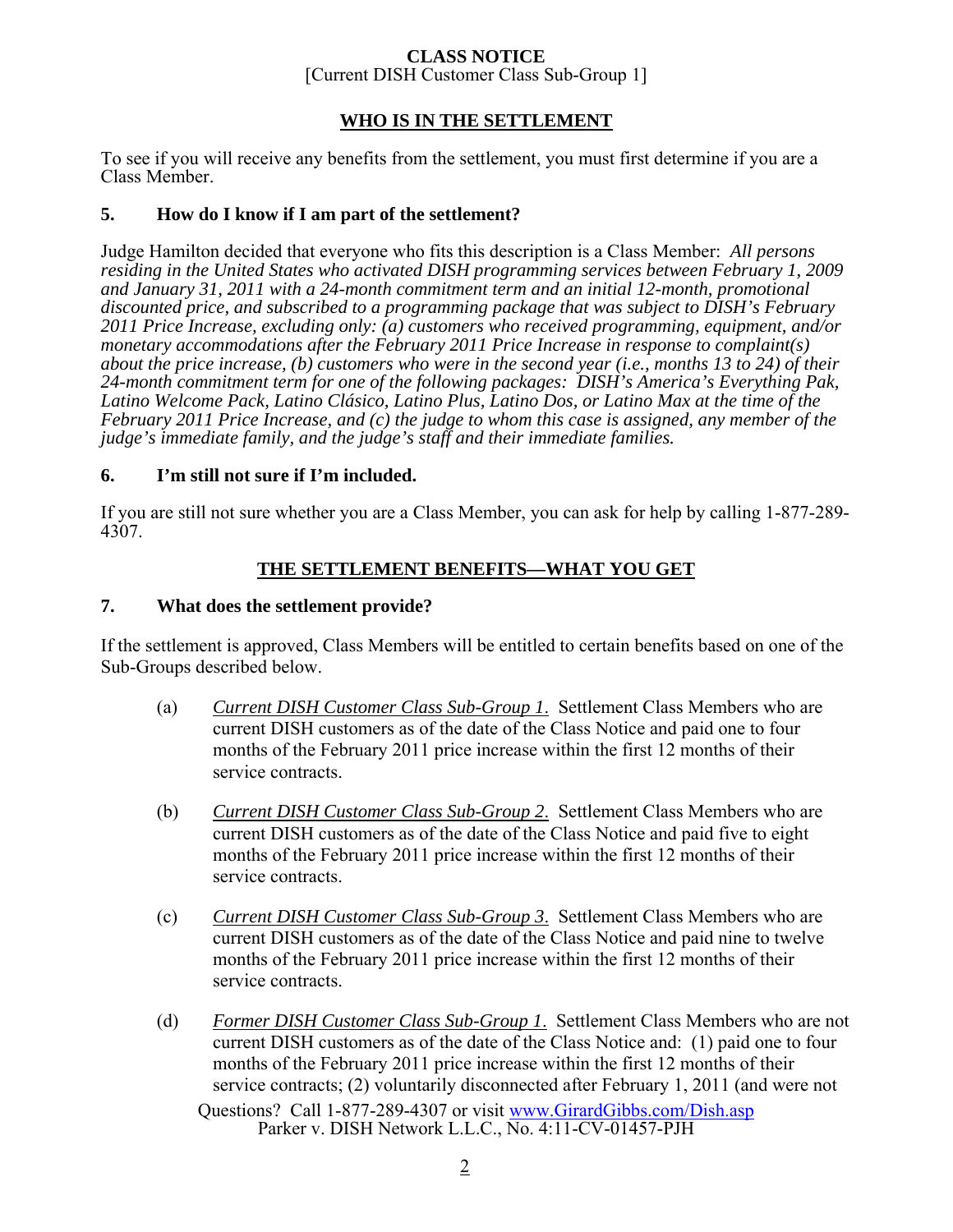otherwise disconnected because of their failure to pay); and (3) did not receive a waiver of their cancellation fee.

- (e) *Former DISH Customer Class Sub-Group 2*. Settlement Class Members who are not current DISH customers as of the date of the Class Notice and: (1) paid five to eight months of the February 2011 price increase within the first 12 months of their service contracts; (2) voluntarily disconnected after February 1, 2011 (and were not otherwise disconnected because of their failure to pay); and (3) did not receive a waiver of their cancellation fee.
- (f) *Former DISH Customer Class Sub-Group 3*. Settlement Class Members who are not current DISH customers as of the date of the Class Notice and: (1) paid nine to twelve months of the February 2011 price increase within the first 12 months of their service contracts; (2) voluntarily disconnected after February 1, 2011 (and were not otherwise disconnected because of their failure to pay); and (3) did not receive a waiver of their cancellation fee.
- (g) *Second Year DISH Customer Class Sub-Group.* Settlement Class Members who were in their second year (*i.e.,* month 13-24) of their 24-month service contracts at the time of the February 2011 price increase and who subscribed to one of the following programming packages: DISH America, America Silver, America Gold, America's Top 120 (AT120), America's Top 120 Plus (AT120+), America's Top 200 (AT200), or America's Top 250 (AT250) (the "Price Protected Packages").

## **8. What can I get from the settlement?**

It has been determined that you are a part of the Current DISH Customer Class Sub-Group 1. You are therefore entitled to select one of the following three options:

- Two (2) free months of Blockbuster By Mail (a one-disc-at-a-time DVD by mail rental service), which will automatically terminate, or
- Three (3) free DISH Pay-Per-View Vouchers, which shall expire in 18 months, or
- A one-time \$5.00 credit to your DISH account.

In addition to the benefit that you select, and as long as you subscribe to one of the Price Protected Packages (see 7(g) above), your monthly rate that was in effect immediately after the February 2011 Price Increase will not increase until at least January 31, 2013. However, if you are still in the first year of your 24-month commitment term, DISH may increase your discounted rate to the current, regular rate that is in effect at the end of your 12-month promotional period.

If you believe that you are part of a different Class Sub-Group, please contact DISH at 1-877-289- 4307.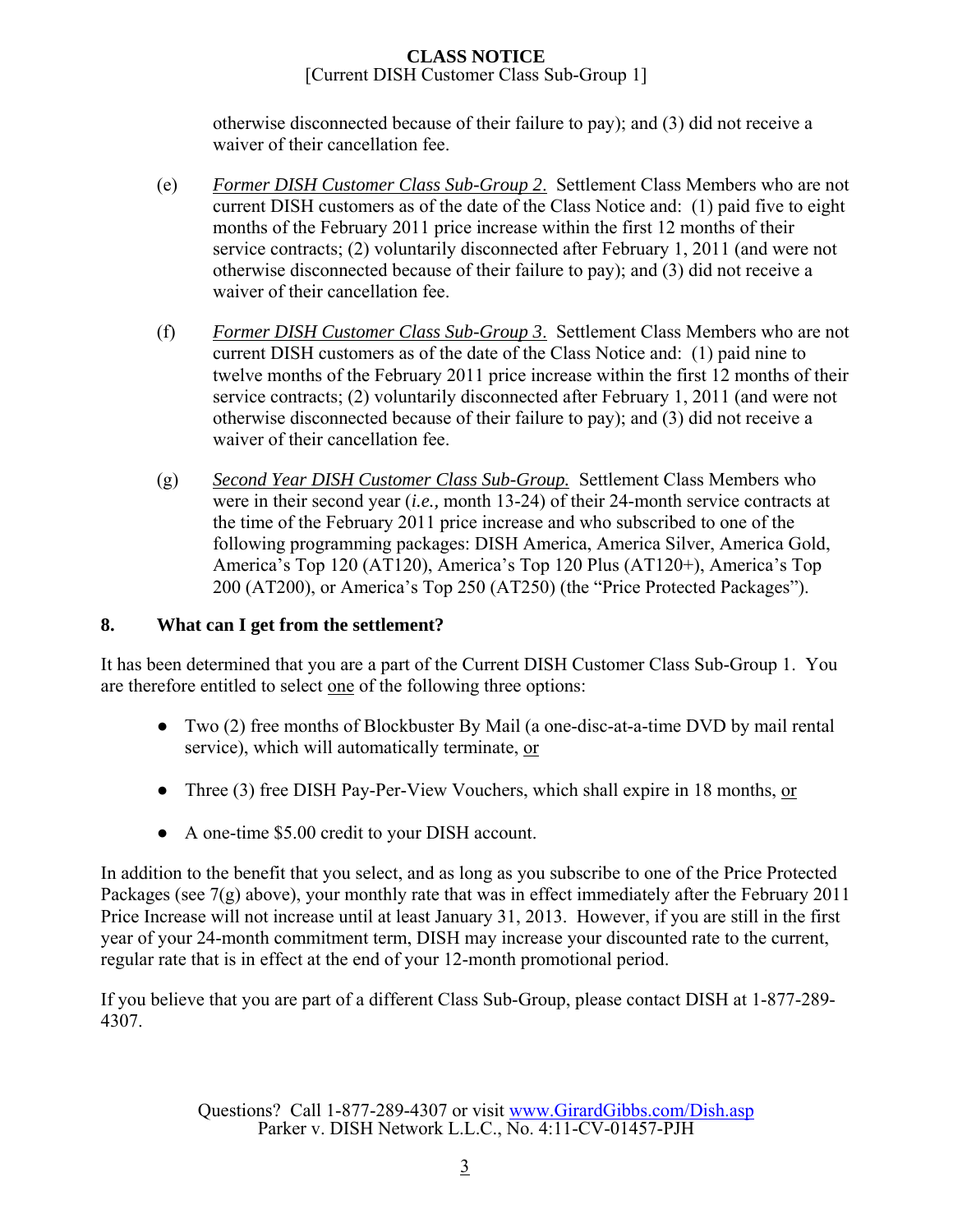## **HOW CAN I GET MY BENEFIT—SUBMITTING A VALID CLAIM FORM**

### **9. How can I get a benefit?**

In order to receive one of the three optional benefits for which you are eligible, you must fully and accurately fill out and submit the claim form attached to this notice. You can also download a claim form at www.GirardGibbs.com/Dish.asp. Read the instructions carefully, fill out and sign the form, and **either** mail the completed form to DISH Settlement Claims Administrator / DISH Settlement Claim Forms, P.O. Box 6224, Englewood, CO 80155 **or** e-mail the completed form, as a scanned .pdf attachment, to parkerdishsettlement@dish.com so that it is postmarked (if mailed) or received (if e-mailed) no later than March 10, 2012. But DISH will not increase the monthly rate before January 31, 2013 as to the Price Protected Packages (defined in Section 7(g) above), even if you do not submit a claim form.

## **10. When will I get my benefit?**

If you timely submit a fully and accurately completed claim form, the benefit you selected will be issued to you within 60 days after the settlement's effective date. If you select the Blockbuster By Mail benefit, DISH will provide you a promotional code and instructions on how to activate your free subscription or apply the benefit to your existing subscription. Promotional codes will remain valid for 60 days after issuance. If you fail to sign up for Blockbuster By Mail before the promotional code expires, you will not be entitled to any substitute benefit. If you select the Pay-Per-View benefit or the account credit option, the Pay-Per-View vouchers or account credit will be electronically issued to your DISH account. Pay-Per-View vouchers will be valid for 18 months after issuance. If you have unredeemed Pay-Per-View vouchers or account credits at the time your DISH account is terminated, you will not be entitled to any substitute benefit.

If you timely submit a fully and accurately completed "Current DISH Customer" Claim Form and select either the Pay-Per-View or account credit benefit but are not a current DISH customer at the time that benefits are distributed, you will instead be sent a promotional code for enrollment in the Blockbuster By Mail benefit applicable to your Sub-Group. If you fail to sign up for Blockbuster By Mail within 30 days of receiving the promotional code, you will not be able to claim the Blockbuster by Mail benefit or entitled to any substitute benefit.

## **11. What am I giving up to get a benefit and stay in the Class?**

Unless you exclude yourself, you are staying in the Class, and that means that you can't sue, continue to sue, or be part of any other lawsuit against DISH about the legal issues in *this* case. It also means that all of the Court's orders will apply to you and legally bind you. If you stay in the Class, you will agree to release all claims against DISH that members of the Class have alleged or could have alleged in this lawsuit regarding DISH's February 2011 price increase, including, but not limited to, claims for money damages or monetary relief. The full release is available in the Settlement Agreement.

Questions? Call 1-877-289-4307 or visit www.GirardGibbs.com/Dish.asp Parker v. DISH Network L.L.C., No. 4:11-CV-01457-PJH The settlement and release will extend to DISH and EchoStar Technologies L.L.C., and their past and present direct and indirect parent, subsidiary, and affiliated persons; the officers, directors, employees, partners, shareholders, agents, attorneys, and insurers of all of the foregoing; and the predecessors, successors, assigns, and legal representatives of all of the foregoing. If you do not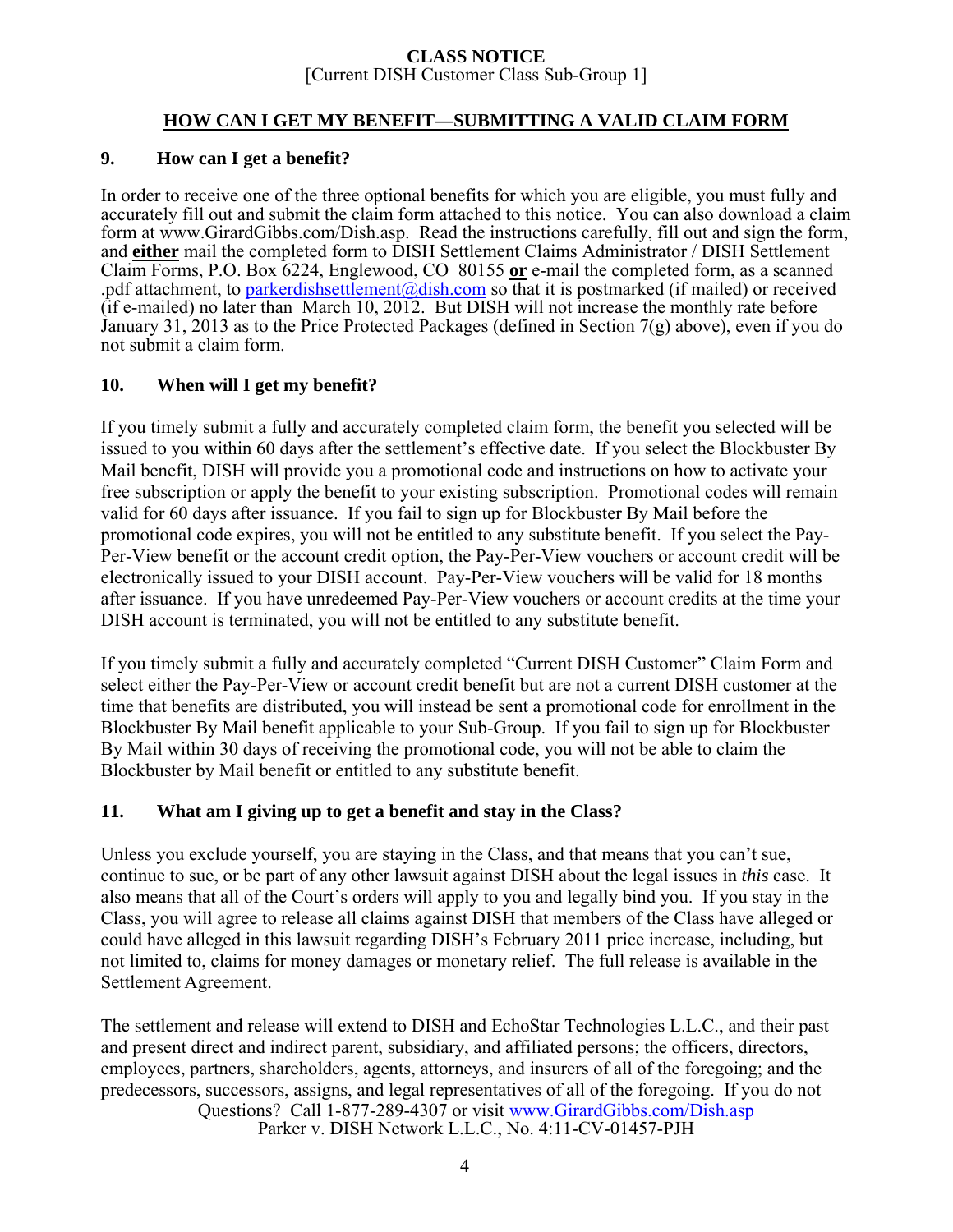exclude yourself from the Settlement Class, you will be deemed to have entered into this settlement and to have settled and released, among other things, the above described claims.

If the settlement is approved by the Court and becomes final, the settlement will be consummated and the case will end. If the settlement is not approved by the Court or does not become final for some other reason, the litigation will continue.

## **EXCLUDING YOURSELF FROM THE SETTLEMENT**

If you don't want a benefit from this settlement or want to keep the right to sue or continue to sue DISH on your own about the legal issues in this case, then you must take steps to exclude yourself from (or "opt-out" of) the Settlement Class.

## **12. How do I get out of the settlement?**

To validly exclude yourself from the Class, you must send a letter by mail that is signed by you and includes: (1) a specific statement that you request exclusion from the Class in *Parker v. DISH Network L.L.C.,* Case No. 11-cv-01457-PJH; (2) your full name, address and telephone number; and (3) your current or former DISH Network account number. You must mail your exclusion request postmarked no later than **March 2, 2012**, to:

> DISH Settlement Claims Administrator DISH Settlement Exclusions P.O. Box 6224 Englewood, CO 80155

You cannot exclude yourself by phone or e-mail. If you ask to be excluded, you will not get any settlement benefit and you cannot object to the settlement. You will not be legally bound by anything that happens in this lawsuit. You may be able to sue (or continue to sue) DISH.

## **13. If I don't exclude myself, can I sue DISH for the same thing later?**

No. Unless you exclude yourself, you give up the right to sue DISH for the claims that this settlement resolves. If you have a pending lawsuit, speak to your lawyer in that lawsuit immediately. You must exclude yourself from *this* Class to continue your own lawsuit.

## **14. If I exclude myself, can I get any of the benefits offered in this settlement?**

No. If you exclude yourself, do not send in a claim form to ask for any benefit.

## **THE LAWYERS REPRESENTING YOU**

## **15. Do I have a lawyer in this case?**

The Court has appointed the law firms Girard Gibbs LLP, Cohen Milstein Sellers & Toll PLLC, and The Wentz Law Firm to represent you and all Class Members. The law firms are called "Class Counsel." You will not be charged for these lawyers. If you want to be represented by your own lawyer, you may hire one at your own expense.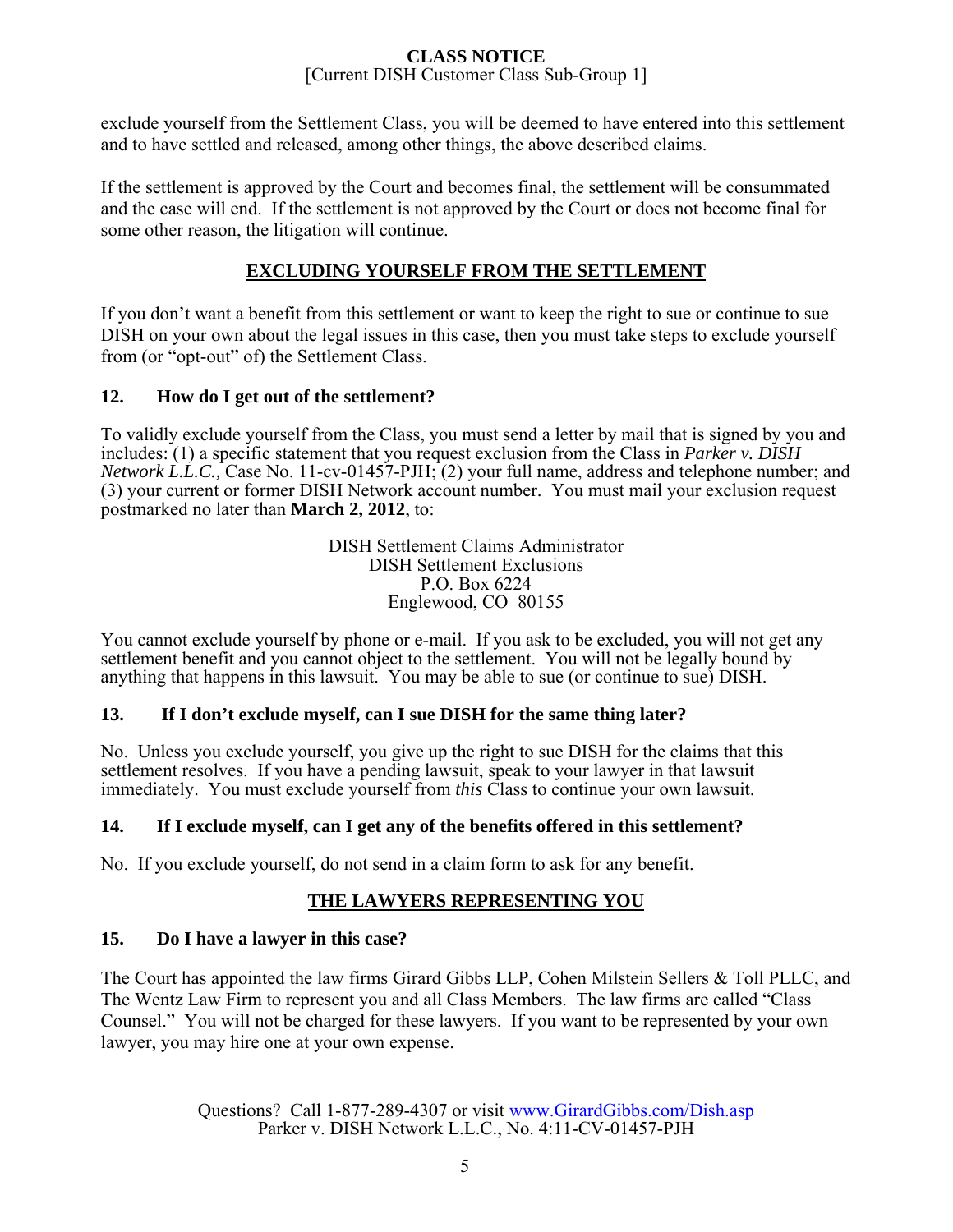## **16. How will the lawyers be paid?**

Class Counsel will ask the Court to award them attorneys' fees and costs up to \$817,500.00, and incentive payments of \$500.00 each for the Class Representatives, Nansee Parker and Phong Pham. The Court may award less than these amounts. DISH has agreed not to oppose these attorneys' fees, costs, and incentive payments and will separately pay the amounts that the Court awards, not to exceed the above amounts. These amounts will not be paid by Class Members and will not reduce the benefits available to Class Members.

## **SUPPORTING OR OBJECTING TO THE SETTLEMENT**

## **17. How do I tell the Court that I like or don't like the settlement?**

If you are a Class Member, you can tell the Court that you like the settlement and it should be approved, or that you object to the settlement and think the Court should not approve it. The Court will consider your views. However, if the Court rejects your objection, you will be bound by the terms of the Settlement.

You can object by speaking at the Fairness Hearing, submitting a written objection, or both. Written objections must be sent to each of the following addresses postmarked no later than **March 2, 2012**:

| <b>COURT</b>                                                                                                                                                                  | <b>COUNSEL</b>                                                                                                                                |
|-------------------------------------------------------------------------------------------------------------------------------------------------------------------------------|-----------------------------------------------------------------------------------------------------------------------------------------------|
| Clerk of the Court<br><b>United States District Court</b><br>Northern District of California<br><b>Oakland Division</b><br>1301 Clay Street, Ste. 400 S.<br>Oakland, CA 94612 | <b>DISH Settlement</b><br>Comments/Objections<br>Girard Gibbs LLP<br>601 California Street, 14 <sup>th</sup> Floor<br>San Francisco, CA 94108 |

Your written objection must include: (1) your full name, address and telephone number; (2) your current or former DISH Network account number; and (3) your specific objection and a statement of its basis. If you are represented by separate counsel, you must also identify your attorney. You do not have to file a written objection to speak at the Fairness Hearing, and the Court will consider your written objection even if you do not come to the hearing.

### **18. What is the difference between objecting to the settlement and excluding myself from the settlement?**

Objecting is simply telling the Court that you don't like something about the settlement. You can object only if you stay in the Class. Excluding yourself is telling the Court that you don't want to be part of the Class. If you exclude yourself, you have no basis to object because the case no longer affects you.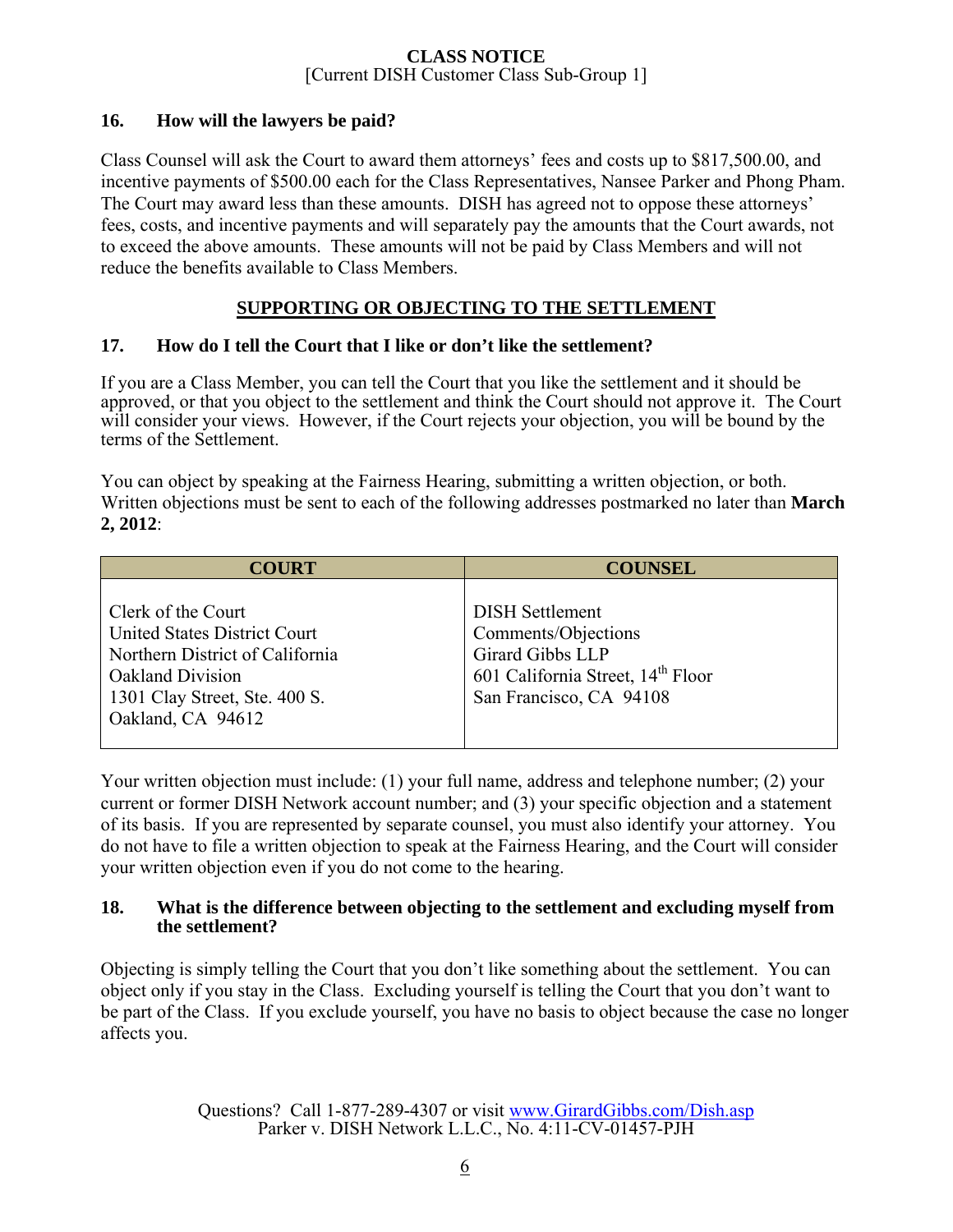## **THE FAIRNESS HEARING**

The Court will hold a Fairness Hearing to decide whether to approve the settlement. You may attend and you may speak, but you don't have to.

### **19. When and where will the Court decide whether to approve the settlement?**

The Court will hold a Fairness Hearing at the United States District Court, Northern District of California, Oakland Division, in the Honorable Phyllis J. Hamilton's courtroom, 1301 Clay Street, Courtroom 3 – 3rd Floor, Oakland, California, 94612 on March 21, 2012 at 9:00 a.m. At the hearing, the Court will consider whether the settlement is fair, reasonable, and adequate. If there are objections, the Court will consider them. The Court will also consider how much DISH should pay to Class Counsel and the Class Representatives. After the hearing, the Court will decide whether to approve the settlement. We do not know how long it will take the Court to make a decision.

### **20. Do I have to come to the hearing?**

No. Class Counsel will answer questions Judge Hamilton may have. But you are welcome to come at your own expense, even if you do not send a written objection. If you do send an objection, you don't have to come to Court to talk about it. As long as you send your written objection on time, the Court will consider it. You may also pay your own lawyer to attend the hearing, but it is not necessary.

### **21. May I speak at the hearing?**

If you do not exclude yourself from the settlement, you may speak at the Fairness Hearing. You cannot speak at the Fairness Hearing if you exclude yourself from the Class. You do not have to file a written objection to speak at the Fairness Hearing.

## **IF YOU DO NOTHING**

### **22. What happens if I do nothing at all?**

If you do nothing at all, you will not receive the full benefits available to you under the settlement. You will receive the benefit of DISH"s promise not to increase the monthly rate before January 31, 2013 as to the Price Protected Packages, but you will not receive the additional optional benefit available to you. And unless you exclude yourself, you won't be able to start, continue or be a part of any other lawsuit against DISH about the legal issues in this case, ever again.

## **GETTING MORE INFORMATION**

### **23. Are there more details about the settlement?**

This notice summarizes the proposed settlement. More details are in the Settlement Agreement, which can be reviewed at www.GirardGibbs.com/Dish.asp.

### **24. How do I get more information?**

Questions? Call 1-877-289-4307 or visit www.GirardGibbs.com/Dish.asp Parker v. DISH Network L.L.C., No. 4:11-CV-01457-PJH You can get more information about this litigation and the settlement at www.GirardGibbs.com/Dish.asp. If you have questions about your legal rights or entitlements, you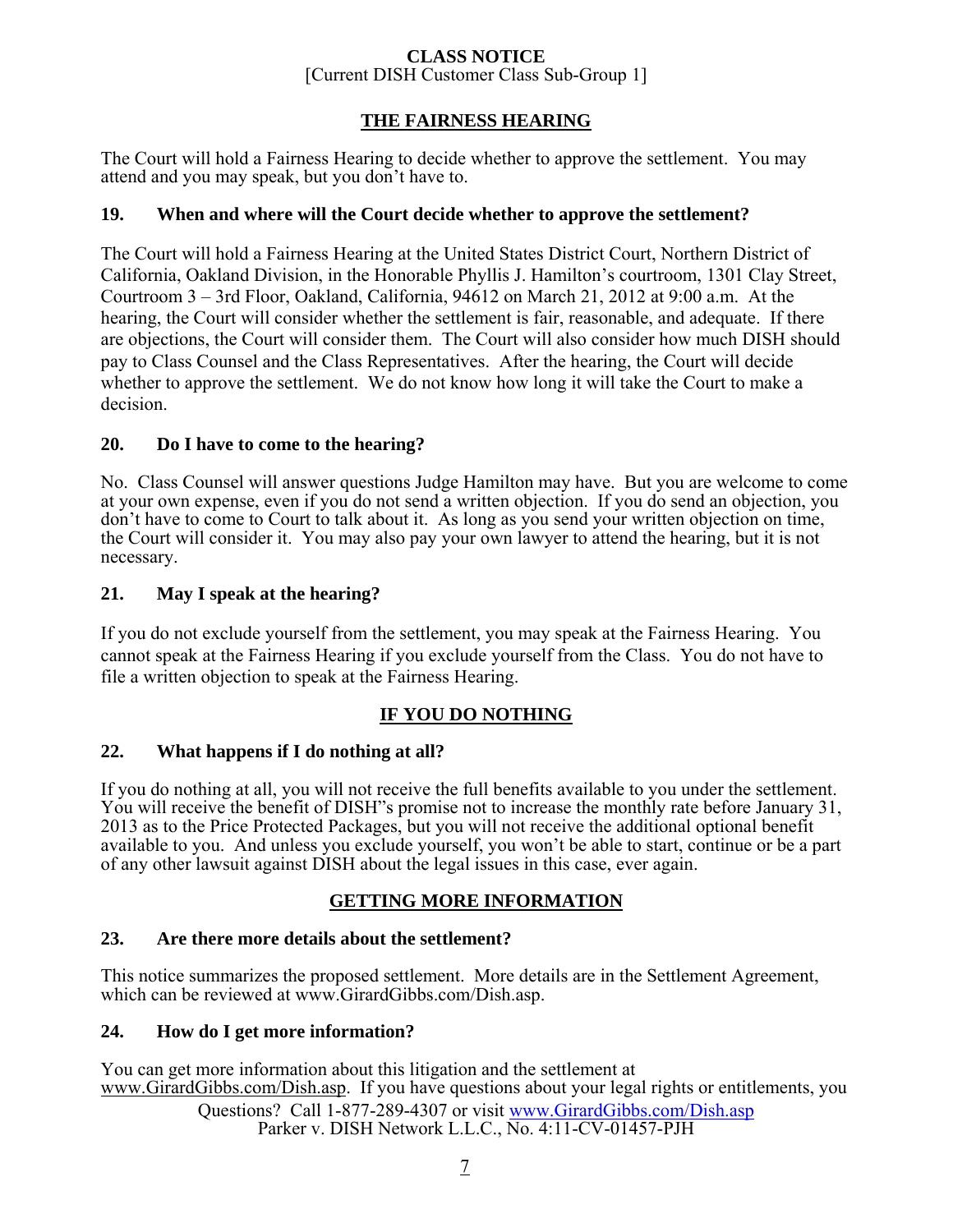may contact Class Counsel at 415-544-6281. If you have questions about the administration of your claim, you may contact DISH by calling 1-877-289-4307 or sending an e-mail to parkerdishsettlement@dish.com. Please do not contact DISH through any other e-mail address, website or telephone number about the settlement, as regular DISH Customer Service representatives will be unable to assist you with this matter.